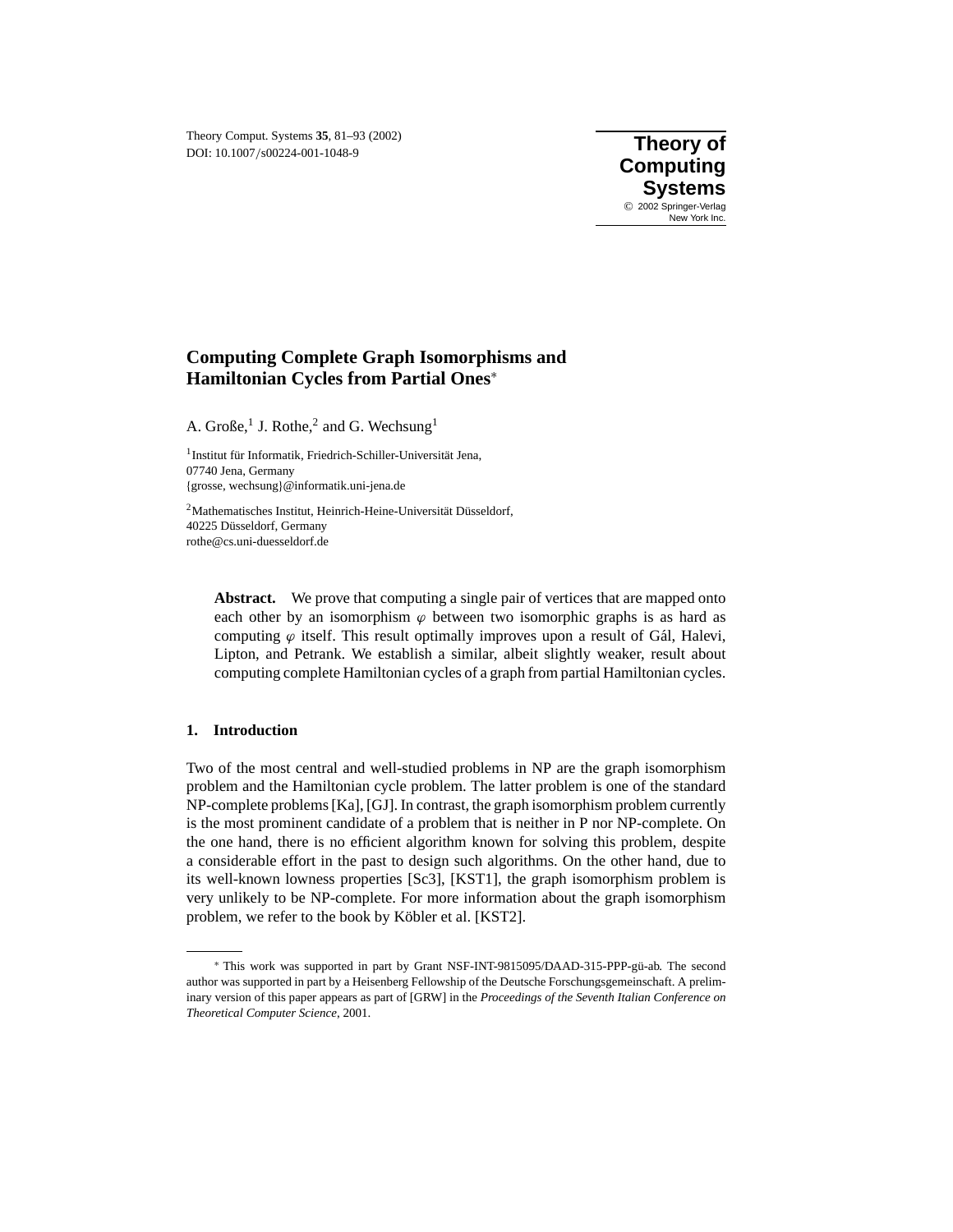Computational complexity theory and, in particular, the theory of NP-completeness [GJ] traditionally is concerned with the decision versions of problems. For practical purposes, however, to find or to construct a solution of a given NP problem is much more important than merely knowing whether or not a solution exists. For example, computing an isomorphism between two isomorphic graphs (that is, solving the search version of the graph isomorphism problem) is much more important for most applications than merely knowing that the graphs are isomorphic. Therefore, much effort has been made in the past to relate the complexity of solving the search problem to the complexity of solving the corresponding decision problem. This property is known as "search reducing to decision," see, e.g., [HNOS] and the references cited therein. The decisive property enabling search to reduce to decision for NP problems such as the graph isomorphism problem is their self-reducibility.

The present paper builds on the recent work of G $\hat{a}$ l et al. [GHLP] who studied a property that might be dubbed "complete search reducing to partial search." They showed for various NP problems *A* that, given an input  $x \in A$ , computing a small fraction of a solution for  $x$  is no easier than computing a complete solution for  $x$ . For example, given two isomorphic graphs, computing roughly logarithmically many pairs of vertices that are mapped onto each other by a complete isomorphism  $\varphi$  between the graphs is as hard as computing  $\varphi$  itself.

As Gál et al. note, their results have two possible interpretations. Positively speaking, their results say that to solve the complete search problem efficiently it is enough to provide an efficient algorithm for computing only a small part of a solution. Negatively speaking, their results say that constructing even a small part of a solution to instances of hard problems also appears to be a very difficult task. As Gál et al. [GHLP] further note, their work also has consequences with regard to fault-tolerant computing (in particular, for recovering the complete problem solution when parts of it are lost during transmission), and for constructing robust proofs of membership.

The present paper makes the following contributions. Firstly, we improve the abovementioned result of Ga<sup>l</sup> et al. [GHLP] by showing that computing even a single pair of vertices that are mapped onto each other by a complete isomorphism  $\varphi$  between two isomorphic graphs is as hard as computing  $\varphi$  itself. This result is a considerable strengthening of the previous result and an optimal improvement. Interestingly, the self-reducibility of the graph isomorphism problem is the key property that makes our stronger result possible. Secondly, we obtain a similar, albeit somewhat weaker, result about computing complete Hamiltonian cycles of a given graph from accessing partial information about the graph's Hamiltonian cycles.

#### **2. Computing Complete Graph Isomorphisms from Partial Ones**

# 2.1. *Main Result*

Gál et al. [GHLP] prove the following result. Suppose there exists a function oracle *f* that, given any two isomorphic graphs with *m* vertices each, outputs a part of an isomorphism between the graphs consisting of at least  $(3 + \varepsilon) \log m$  vertices for some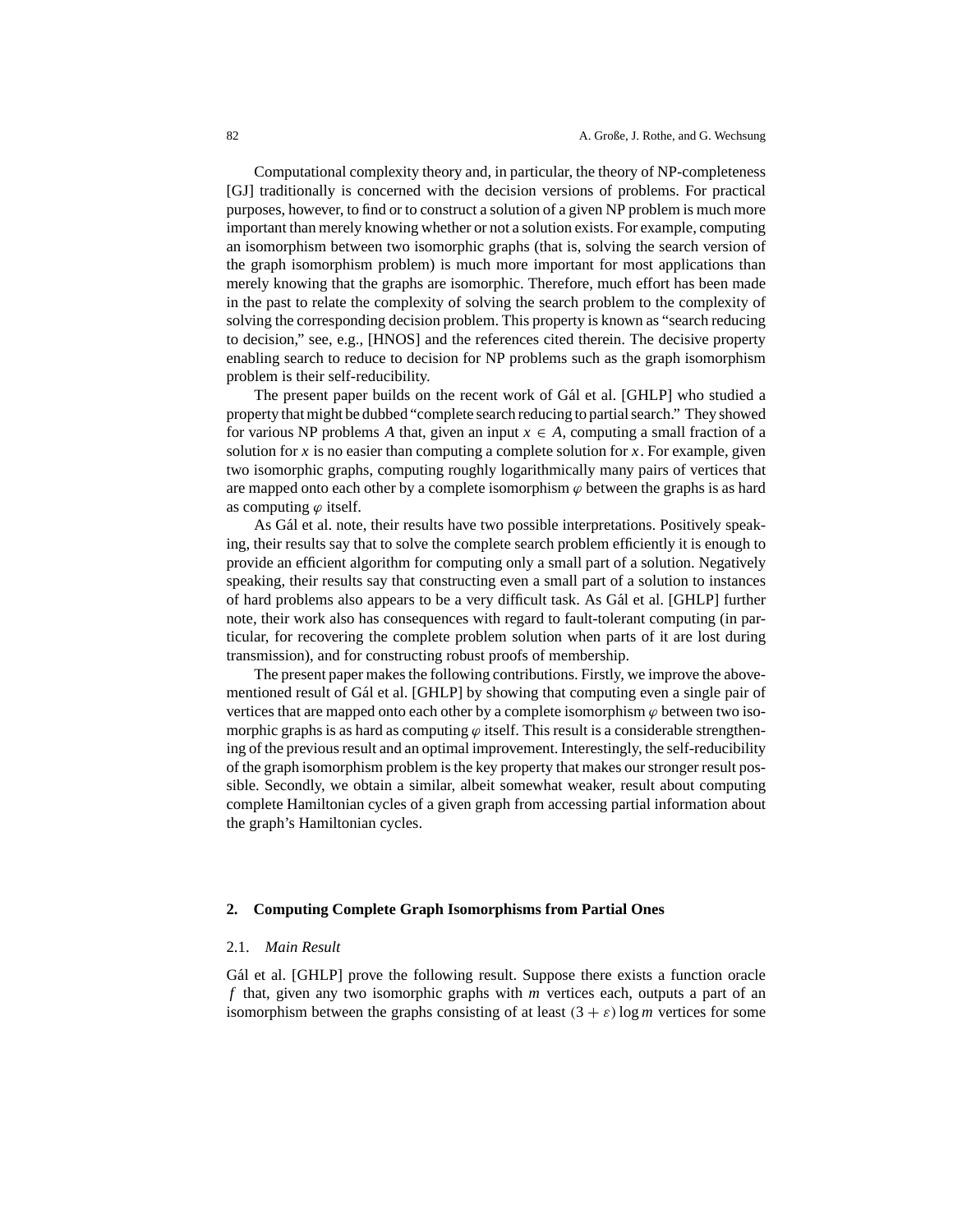constant  $\varepsilon > 0$ . Then, using the oracle f, one can compute a complete isomorphism between any two isomorphic graphs in polynomial time.

We improve their result by showing the same consequence under the weakest assumption possible: assuming that we are given a function oracle that provides *only one vertex pair* belonging to an isomorphism between two given isomorphic graphs, one can use this oracle to compute complete isomorphisms between two isomorphic graphs in polynomial time. Thus, our improvement of the previous result by Ga<sup>l</sup> et al. [GHLP] is optimal.

**Definition 2.1.** Let *G* and *H* be undirected and simple graphs, i.e., graphs with no reflexive and multiple edges.

- The *vertex set of G* is denoted by  $V(G)$ , and the *edge set of G* is denoted by  $E(G)$ .
- An *isomorphism between G and H* is a bijective mapping  $\varphi$  from  $V(G)$  onto *V*(*H*) such that, for all *x*,  $y \in V(G)$ ,

 $\{x, y\} \in E(G) \iff \{\varphi(x), \varphi(y)\} \in E(H).$ 

• Let ISO(*G*, *H*) denote the set of isomorphisms between *G* and *H*.

We now state our main result.

**Theorem 2.2.** *Suppose there exists a function oracle f that*, *given any two isomorphic graphs*  $\hat{G}$  *and*  $\hat{H}$ *, outputs two vertices*  $x \in V(\hat{G})$  *and*  $y \in V(\hat{H})$  *with*  $\hat{\varphi}(x) = y$ *, for some isomorphism* ϕˆ *from* ISO(*G*ˆ , *H*ˆ). *Then there is a recursive procedure g that*, *given any two isomorphic graphs G and H*, *uses the oracle f to construct a complete isomorphism*  $\varphi \in ISO(G, H)$  *in polynomial time.* 

## 2.2. *Discussion of the Model*

As stated above, our main result optimally improves upon the above-mentioned result of Gat et al. [GHLP]. It is thus clear that, in stating Theorem 2.2, we have to use precisely the same model of accessing partial information via a function oracle that is used in [GHLP]. Two remarks on that model are in order. The first remark concerns the way the function oracle is modeled. Gál et al. write in [GHLP]:

"We study the complexity of the graph isomorphism problem assuming that we have access to an oracle that provides us with a partial isomorphism on a subset of certain size of the vertices for arbitrary isomorphic pairs of graphs. We stress that the partial information which is provided by the oracle must be part of a complete isomorphism between the graphs *G* and *H*."

As noted by a referee, both a preliminary version of the present paper (see also [GRW]) and the paper by Gat et al. [GHLP] are concerned with a certain kind of "promise oracle" that gives reliable information only in the case of an isomorphic pair of input graphs. To remove the "promise" from the oracle and to be also explicit about the case of two nonisomorphic input graphs, we follow this referee's suggestion to define by convention that in that case the function oracle simply outputs a pair of vertices, one from each given graph, without revealing that the graphs are nonisomorphic. Note that,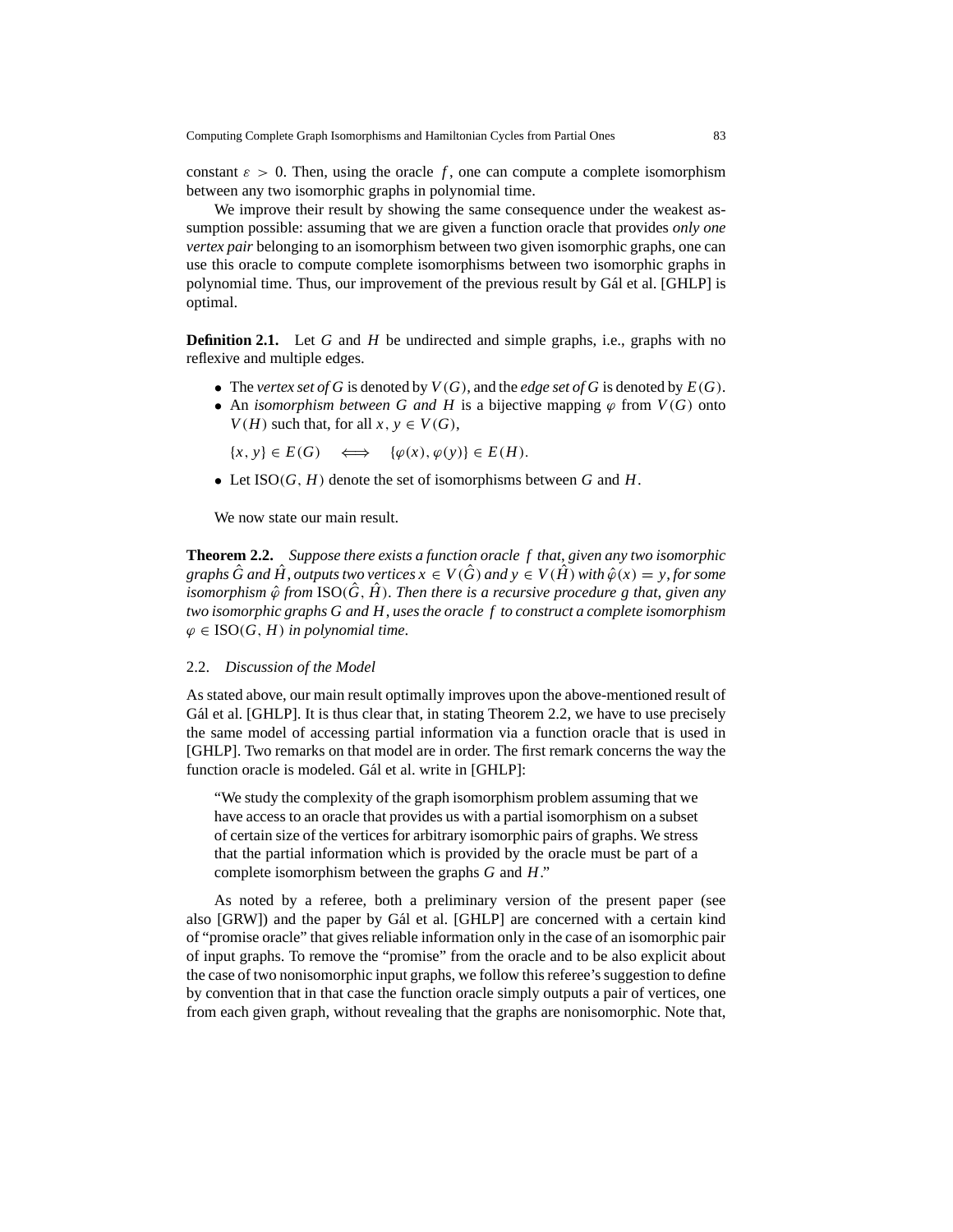even though the "promise" is now explicitly removed from the oracle, it is enough to state Theorem 2.2 for the case of two isomorphic input graphs. One may do so, since after having constructed, according to Theorem 2.2, a potential isomorphism  $\varphi$  between the given graphs *G* and *H*, one can easily deterministically check it to verify that  $\varphi$ indeed is an isomorphism between *G* and *H*.

The second remark concerns the way in which access to the function oracle is modeled. Both the algorithm presented in Theorem 3 of [GHLP] and the recursive procedure *g* from Theorem 2.2 may access the oracle a polynomial number of times. As noted by a referee, it may be questioned whether this model is realistic in the setting of fault-tolerant computing, where the objective is to recover a complete solution of a hard problem, parts of which are lost during transmission. In this particular scenario, it would indeed appear more realistic to require that the oracle can be accessed only once. Unfortunately, neither the work by Gál et al. [GHLP] nor our work yields results in this very restricted model when the oracle can be asked only once. On the other hand, there are other good motivations as well for which it does make sense to allow a polynomial number of oracle queries. For example, this comment applies to the question of whether the complete search problem reduces to partial search, and it applies to the task of constructing robust proofs of membership (see [GHLP]).

Analogous comments about the model used apply to Section 3 in which similar results on the Hamiltonian cycle problem are established.

## 2.3. *Informal Description of the Proof of the Main Result*

Before proving Theorem 2.2, we give an informal description of the proof and we explain the main difference between our proof and the proof of Gál et al. [GHLP]. Crucially, to make their recursive procedure terminate, they ensure in their construction that the (pairs of) graphs they construct are of strictly decreasing size in each loop of the procedure. In contrast, for our algorithm this strong requirement is not necessary to make the procedure terminate.

We informally explain why. Our algorithm is inspired by the known self-reducibility algorithm for the graph isomorphism problem; see, e.g., [KST2]. The notion of selfreducibility has been thoroughly studied by many authors; we refer the reader to the work of Schnorr [Sc1], [Sc2], Meyer and Paterson [MP], Selman [Se], and Ko [Ko], and to the excellent survey by Joseph and Young [JY] for an overview and for pointers to the literature.

Informally speaking, a self-reduction for a problem *A* is a computational procedure for solving *A*, where the set *A* itself may be accessed as an oracle. To prevent this notion from being trivialized, one requires that *A* cannot be queried about the given input itself; usually, only queries about strings that are "smaller" than the input string are allowed. When formally defining what precisely is meant by "smaller," most self-reducibility notions—including those studied by the above-mentioned researchers—employ the useful concepts of "polynomially well-founded" and "length-bounded" partial orders, rather than being based simply on the lengths of strings. This approach is useful in order to "obtain full generality and to preserve the concept under polynomially computable isomorphisms" [JY, p. 84], see also [MP] and [Se]. That means that the strings queried in a self-reduction may be *larger in length* than the input strings as long as they are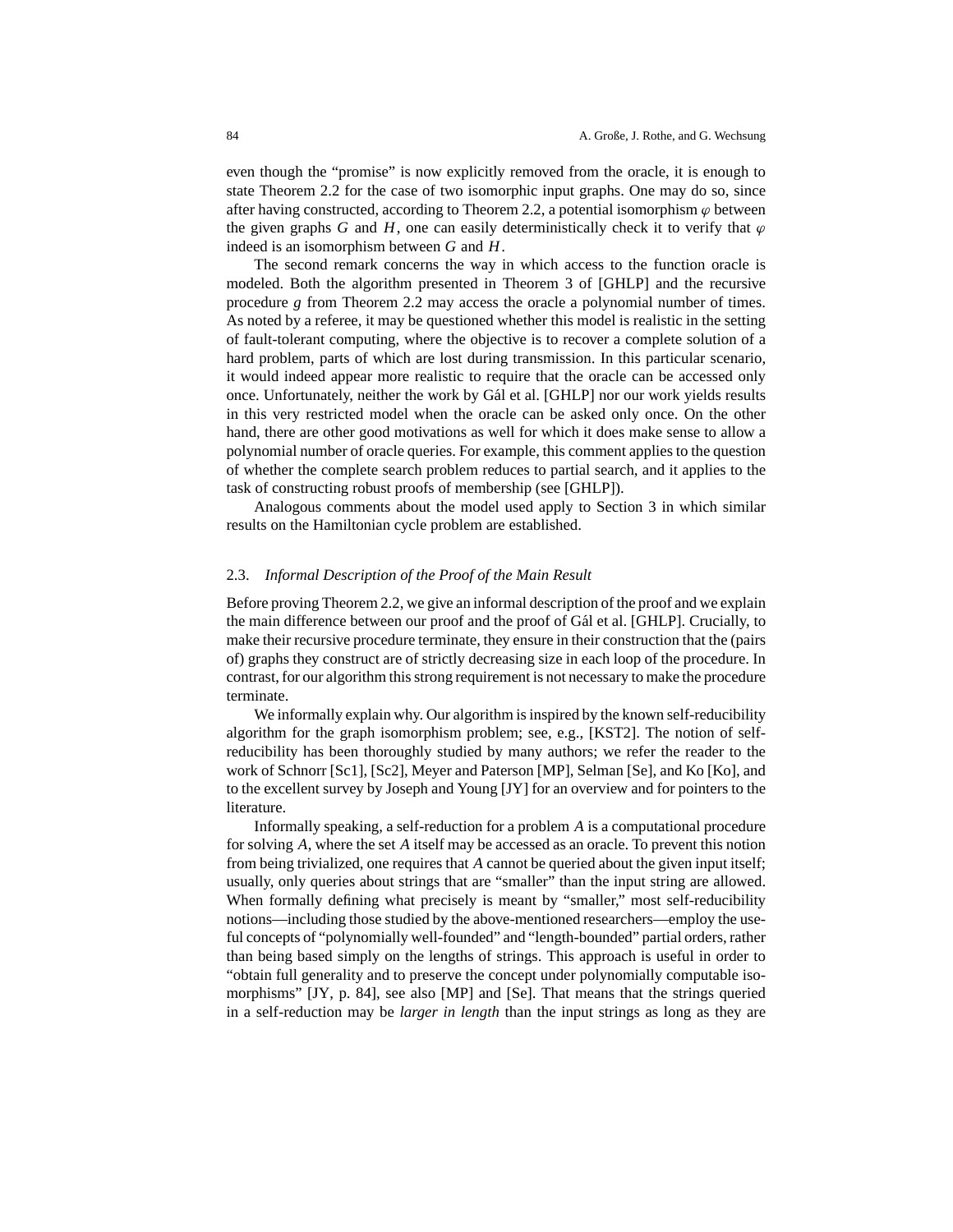*predecessors in a polynomially well-founded and length-bounded partial order*. It is this key property that makes our algorithm terminate without having to ensure in the construction that the (pairs of) graphs constructed are of strictly decreasing size in each loop.

Here is an intuitive description of how our algorithm works. Let *G* and *H* be the given isomorphic graphs. The function oracle will be invoked in each loop of the procedure to yield any one pair of vertices that are mapped onto each other by some isomorphism between the graphs as yet constructed. However, if we were simply deleting this vertex pair, we would obtain new graphs  $\hat{G}$  and  $\hat{H}$  such that  $ISO(\hat{G}, \hat{H})$  might contain some isomorphism not compatible with  $ISO(G, H)$ , which means it cannot be extended to an isomorphism in  $ISO(G, H)$ . That is why our algorithm will attach cliques of appropriate sizes to each vertex to be deleted, and the deletion of this vertex, and of the clique attached to it, will be delayed until some subsequent loop of the procedure. That is, the (pairs of) graphs we construct may increase in size in some of the loops, and yet the procedure is guaranteed to terminate in polynomial time.

#### 2.4. *Proof of the Main Result*

We now turn to the formal proof.

*Proof of Theorem* 2.2. Let *G* and *H* be two given isomorphic graphs with *n* vertices each. Let *f* be a function oracle as in the theorem. We describe the recursive procedure *g* that computes an isomorphism  $\varphi \in ISO(G, H)$ . Below, we use variables  $\tilde{G}$  and  $\tilde{H}$  to denote (encodings of) graphs obtained from *G* and *H* according to *g*, and we refer to the vertices of *G* and *H* as the *old* vertices and to the vertices of  $\hat{G}$  − *G* and  $\hat{H}$  − *H* as the *new* vertices.

On input  $\langle G, H \rangle$ , the algorithm *g* executes the following steps:

- 1. Let  $\hat{G} = G$  and  $\hat{H} = H$ , and set *i* to  $n = ||V(G)||$ . Let  $\varphi \subseteq V(G) \times V(H)$ be a set variable that, eventually, gives the isomorphism between *G* and *H* to be constructed. Initially, set  $\varphi$  to the empty set.
- 2. Query *f* about the pair  $(\hat{G}, \hat{H})$ . Let  $(x, y)$  be the vertex pair returned by  $f(\hat{G}, \hat{H})$ , where  $x \in V(\hat{G})$  and  $y \in V(\hat{H})$  and  $\hat{\varphi}(x) = y$  for some isomorphism  $\hat{\varphi} \in$  $ISO(\hat{G}, \hat{H}).$
- 3. Consider the following two cases:

*Case* 3.1:  $x \in V(G)$  *is an old vertex.* We distinguish the following two cases: (a) *y* is also an old vertex (in *H*).

Set  $\varphi$  to  $\varphi \cup \{(x, y)\}\)$ . Modify the graphs  $\hat{G}$  and  $\hat{H}$  as follows.

Delete  $x$ , all new neighbors of  $x$ , and all edges incident to either of these vertices from  $\hat{G}$ . Attach to each old neighbor  $x' \in V(G)$  of *x* a copy of a clique  $C_{i,x'}$  consisting of  $i-1$  new vertices, each of which is connected with *x*<sup> $\prime$ </sup> by an edge; hence, the graph induced by  $V(C_{i,x}) \cup \{x'\}$  forms an *i*-clique. Make sure that all the new clique vertices are pairwise disjoint and disjoint with (the old) graph  $\ddot{G}$ . Call the resulting graph (the new)  $\ddot{G}$ .

Modify  $\hat{H}$  in the same way: Delete *y* and all new neighbors of *y* from  $\hat{H}$ , and extend each old neighbor  $y' \in V(H)$  of *y* to a clique consisting of the *i* vertices  $V(C_{i,y'}) \cup \{y'\}.$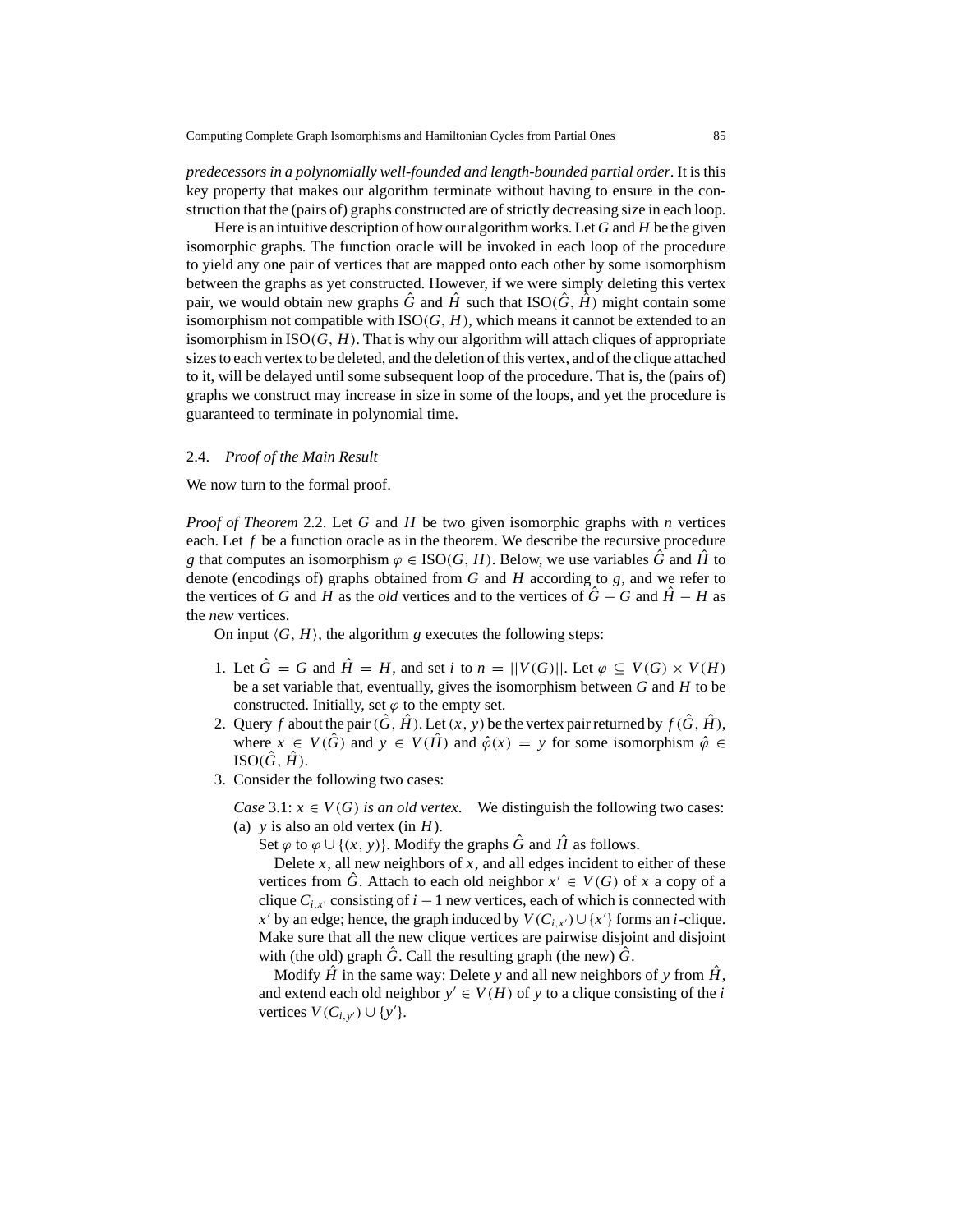(b) *y* is a new vertex in  $\hat{H}$ .

Let  $\tilde{y} \in V(H)$  be the unique old vertex adjacent to *y*, i.e., *y* is a member of the clique  $C_{j,\tilde{y}}$  that was previously attached to  $\tilde{y}$  in the  $(j - n + 1)$ th loop, where  $n \leq j < i$ . Note that the size of the clique  $C_{j, \tilde{y}} \cup {\tilde{y}}$  equals *j*. Since  $\hat{\varphi}(x) = y$ , the old vertex *x* must belong to the clique  $C_{j,x} \cup \{x\}$  of size *j* and, thus, cannot have any old neighbors in  $\hat{G}$ . It follows that  $\tilde{y}$  is also not adjacent to any old vertex in the current graph *H*. That is, both the clique  $C_{j,x} \cup \{x\}$ and the clique  $C_{i,\tilde{y}} \cup {\tilde{y}}$  are connecting components of their graphs  $\hat{G}$  and  $\hat{H}$ , respectively.

Set  $\varphi$  to  $\varphi \cup \{(x, \tilde{y})\}$ . Modify the graphs  $\hat{G}$  and  $\hat{H}$  by deleting the cliques  $C_{j,x} \cup \{x\}$  and  $C_{j,\tilde{y}} \cup \{\tilde{y}\}.$ 

Set *i* to  $i + 1$ .

*Case* 3.2:  $x \notin V(G)$  *is a new vertex in*  $\hat{G}$ . It follows that *x* is a member of a clique  $C_{i,\tilde{x}}$ , where  $n \leq j \leq i$ , that was previously attached to some old vertex  $\tilde{x} \in V(G)$  in the  $(j - n + 1)$ th loop. Also, by construction,  $\tilde{x}$  is the only old vertex adjacent to *x*. Similarly, it holds that *y* is a member of a clique  $C_{i, \tilde{y}} \cup {\tilde{y}}$ in  $\hat{H}$  with a uniquely determined old vertex  $\tilde{y} \in V(H)$ .

If  $y = \tilde{y}$ , then this case reduces to Case 3.1(a), with *x* being replaced by  $\tilde{x}$ .

If  $y \neq \tilde{y}$ , then  $\hat{\varphi}(x) = y$  implies that  $\hat{\varphi}(\tilde{x}) = \tilde{y}$  and, thus, that  $\tilde{x}$  and  $\tilde{y}$  have the same number of old neighbors. Hence, this case also reduces to Case 3.1(a), with *x* being replaced by  $\tilde{x}$  and *y* being replaced by  $\tilde{y}$ .

4. If there are no vertices left in  $\hat{G}$  and  $\hat{H}$ , output  $\varphi$ , which gives a complete isomorphism between *G* and *H*. Otherwise, go to Step 2.

As alluded to in the above informal description of the algorithm, the intuition behind introducing cliques of increasing sizes in the construction is to keep the isomorphisms  $\hat{\varphi} \in ISO(\hat{G}, \hat{H})$  compatible with  $\varphi \in ISO(G, H)$  when vertices from G and H are deleted. That is, we want to preclude the case that deleting  $x \in V(G)$  and  $y \in V(H)$ results in reduced graphs  $\tilde{G}$  and  $\tilde{H}$  such that there is some  $\hat{\varphi} \in ISO(\tilde{G}, \tilde{H})$ —and our oracle *f* might pick some vertex pair corresponding to such a  $\hat{\varphi}$ —that cannot be extended to  $\varphi \in ISO(G, H)$ .

The following example illustrates this intuition and shows how the algorithm works.

**Example 2.3.** Figure 1 gives an example of a pair of isomorphic graphs *G* and *H* with  $ISO(G, H) = {\varphi_1, \varphi_2}$ , where

 $\varphi_1 = \begin{pmatrix} 1 & 2 & 3 & 4 & 5 \\ 1 & 5 & 4 & 3 & 2 \end{pmatrix}$  and  $\varphi_2 = \begin{pmatrix} 1 & 2 & 3 & 4 & 5 \\ 5 & 1 & 4 & 3 & 2 \end{pmatrix}$ .

Suppose that the function oracle  $f$ , when queried about the pair  $(G, H)$ , returns, e.g., the vertex pair (5, 2). If we were simply deleting vertex 5 from *G* and vertex 2 from *H*, then we would obtain graphs *G* and *H* such that  $ISO(G, H)$  contains six isomorphisms, only two of which are compatible with the pair  $(5, 2)$ ; see Figure 2. However, then  $f$ , when queried about the pair  $(G, H)$ , might pick, e.g., the vertex pair  $(4, 5)$ , which belongs neither to  $\varphi_1$  nor to  $\varphi_2$ .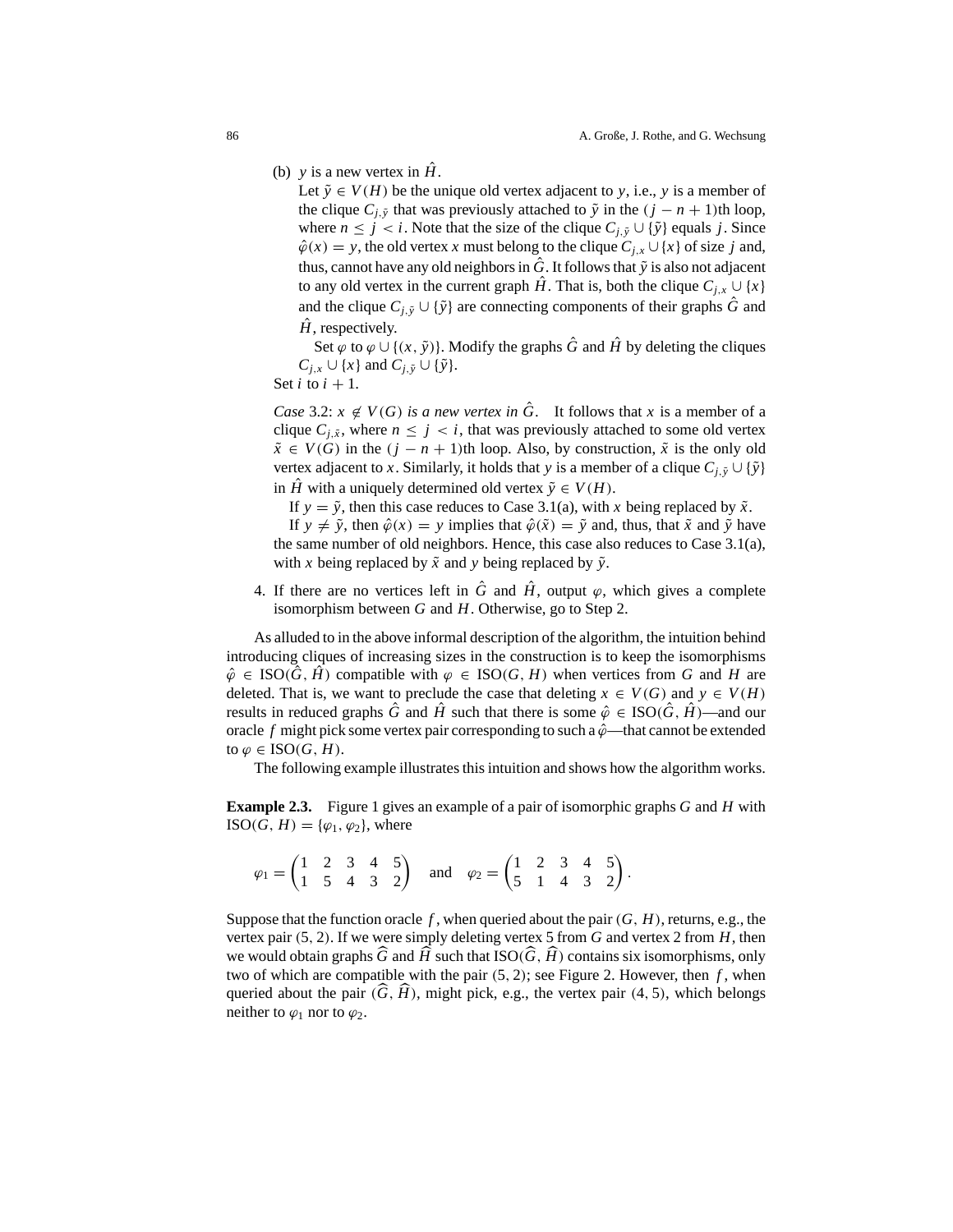Computing Complete Graph Isomorphisms and Hamiltonian Cycles from Partial Ones 87



**Fig. 1.** Two graphs *G* and *H* with  $ISO(G, H) =$  $\{\varphi_1, \varphi_2\}.$ **Fig. 2.** Two graphs  $G$  and *H* for which  $ISO(G, H)$ contains isomorphisms not compatible with the pair  $(5, 2)$ . **Fig. 3.** Two graphs *G*<sup>1</sup> and *H*<sup>1</sup> obtained from *G* and *H* according to *g* when  $f(G, H)$  returns  $(5, 2)$ .

To preclude cases like this, our algorithm attaches cliques of size 5 to vertex 4 in *G* and to vertex 3 in *H*; see Figure 3. Old vertices are represented by solid circles and new vertices by empty circles. Note that each  $\varphi \in ISO(G_1, H_1)$  is compatible with the vertex pair (5, 2) from  $\varphi_1, \varphi_2 \in ISO(G, H)$ .

Figures 3–6 show how *g*, on input  $\langle G, H \rangle$ , continues to work for a specific sequence of oracle answers from *f* . In Figure 6 the only old vertex left in *G*<sup>4</sup> is vertex 4, and the only old vertex left in  $H_4$  is vertex 3. Hence, whichever vertex pair  $f$  when queried about  $(G_4, H_4)$  picks, *g* maps vertex 4 in  $G_4$  to vertex 3 in  $H_4$ , which completes the isomorphism

$$
\varphi_2 = \begin{pmatrix} 1 & 2 & 3 & 4 & 5 \\ 5 & 1 & 4 & 3 & 2 \end{pmatrix}
$$

that is in  $ISO(G, H)$ . Finally, both  $G_4$  and  $H_4$  are deleted, and the algorithm terminates.

To prove the correctness of the algorithm, we argue that

- (a) each pair  $\langle \hat{G}, \hat{H} \rangle$  constructed in any loop of *g* is a pair of isomorphic graphs hence, *f* can legally be called in each loop of *g*; and
- (b) the mapping  $\varphi$  computed by *g* on input  $\langle G, H \rangle$  is in ISO(*G*, *H*).

*Proof of* (a). This assertion follows immediately from the construction and the assumption that *G* and *H* are isomorphic.



 $f(G_1, H_1) = (1, 5).$ 

**Fig. 4.** Two graphs  $G_2$  **Fig. 5.** Two graphs  $G_3$ and  $H_2$  that result from and  $H_3$  that result from  $f(G_2, H_2) = (2, 1).$ 

**Fig. 6.** Two graphs *G*<sup>4</sup> and *H*<sup>4</sup> that result from  $f(G_3, H_3) = (u, v).$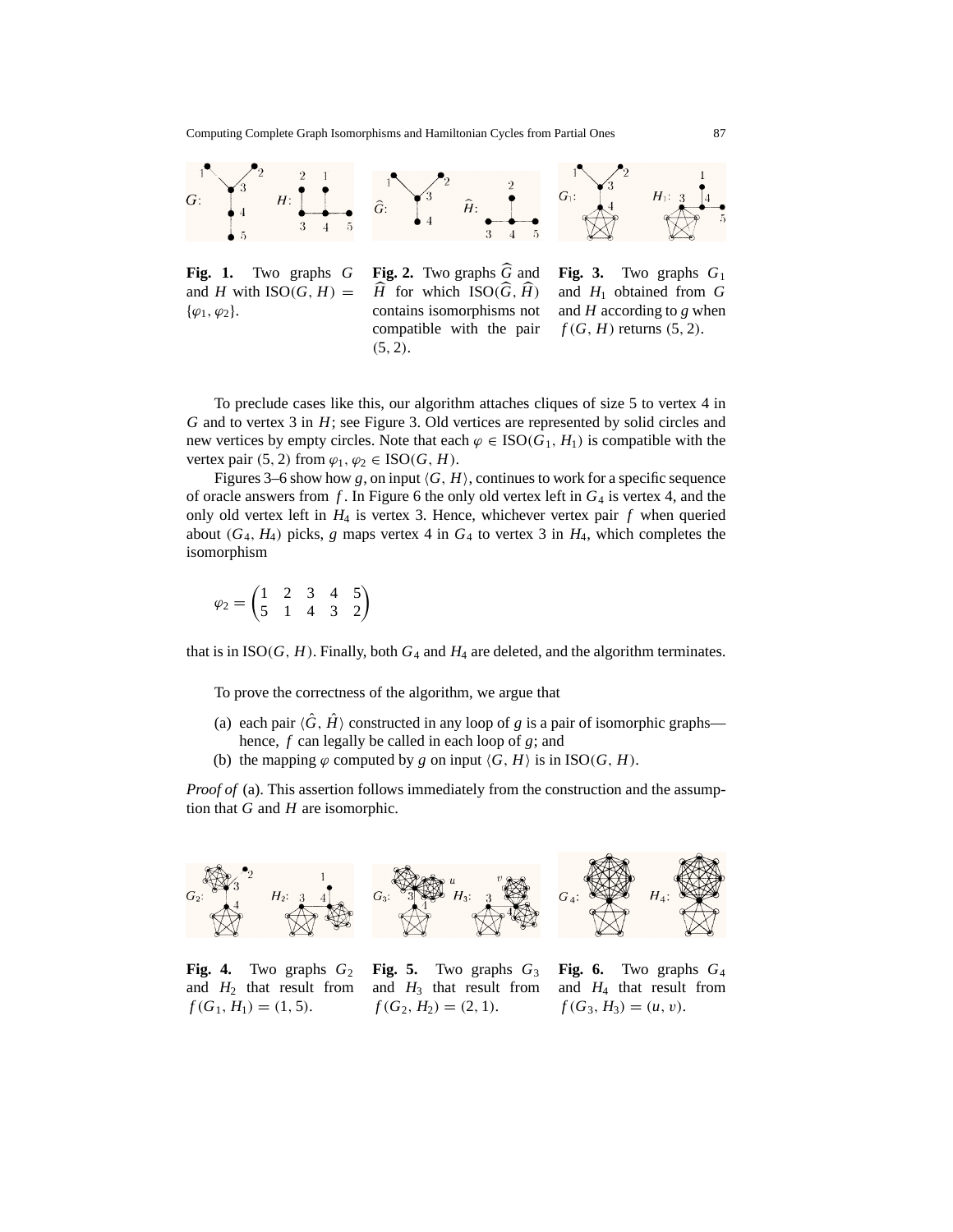*Proof of* (b). The first call to f yields a valid initial segment  $(x_1, y_1)$  of an isomorphism between *G* and *H*, since *f* is queried about the unmodified graphs *G* and *H*.

Let  $\varphi_i = \{(x_1, y_1), (x_2, y_2), \ldots, (x_i, y_i)\}\$  be the initial segment of  $\varphi$  that consists of *i* vertex pairs for some *i*,  $1 \le i \le n$ , where  $(x_i, y_i)$  is the pair added in the *i*th loop of *g*. Let *Gi* and *Hi* be the graphs constructed from *G* and *H* when loop *i* is entered; for example,  $G_1 = G$  and  $H_1 = H$ . Fix some *i* with  $1 < i \leq n$ . We show that the extension  $\varphi_i$  of  $\varphi_{i-1}$  (obtained by adding the pair  $(x_i, y_i)$  in the *i*th loop of *g*) is compatible with  $\varphi$ <sub>*i*−1</sub>. That is, for each  $(x_j, y_j) \in \varphi$ <sub>*i*−1</sub>, it holds that

 ${x_i, x_j} \in E(G)$  if and only if  ${y_i, y_j} \in E(H)$ .

Assume  $\{x_i, x_j\} \in E(G)$ . In loop  $j \lt i$ , all neighbors of  $x_j$ , including  $x_i$ , and all neighbors of  $y_i$  were extended to a clique of size  $n + j - 1$ . Note that, in each loop of *g*, the clique sizes are increased by one, each clique contains exactly one old vertex, and any two cliques in  $G_i$  (respectively, in  $H_i$ ) can overlap only by having their unique old vertex in common. It follows that any isomorphism between  $G_i$  and  $H_i$  must map cliques of size  $n + j - 1$  in  $G_i$  onto cliques of size  $n + j - 1$  in  $H_i$ . Since  $y_i$  is chosen in loop *i* of *g*, it follows from our construction that the clique  $C_{n+j-1,x_i}$  in  $G_i$  was mapped onto the clique  $C_{n+j-1,y_i}$  in  $H_i$ . Hence,  $y_i$  is a neighbor of  $y_j$  in  $H$ , i.e.,  $\{y_i, y_j\}$  ∈  $E(H)$ .

The converse implication  $({y_i, y_j}) \in E(H) \implies {x_i, x_j} \in E(G)$  follows by a symmetric argument.

Finally, we estimate the time complexity of the algorithm *g*. Since, in each loop of *g*, a pair of old vertices from  $V(G) \times V(H)$  is deleted from the graphs and is added to the isomorphism  $\varphi \in ISO(G, H)$ , the algorithm terminates after *n* loops. Within each loop, *g* makes one oracle call to *f*, updates  $\varphi$ , and modifies the current graphs  $\ddot{G}$  and  $\dot{H}$ by deleting certain vertices and by adding at most 2(*n* −1) cliques of size at most 2*n* −1. Hence, *g* runs in cubic time.  $\Box$ 

## **3. Computing Complete Hamiltonian Cycles from Partial Ones**

#### 3.1. *Informal Description of the Result and Its Proof*

We now turn to the problem of computing complete Hamiltonian cycles in a graph from partial ones. Our result here is similar to the one presented for the graph isomorphism problem in Section 2, although it is technically slightly weaker. The remarks about the model of oracle access that we made in Section 2.2 apply here as well. Our construction for the Hamiltonian cycle problem is easier to describe when we use multigraphs, i.e., graphs with reflexive and multiple edges allowed. We may do so, since for Hamiltonian cycles it does not matter whether simple graphs or multigraphs are used. That is not to say that the two corresponding problems are equivalent in the sense of a reduction; rather, it refers to the simple fact that it does not matter through which one of possibly several edges between two adjacent vertices a Hamiltonian cycle goes. Our result and proof could equally well be given for simple graphs, but the proof would be technically more involved and more cumbersome to describe in its technical details. Unless stated otherwise, we also assume that all graphs are connected and, as before, are undirected.

A referee observed that in the case of directed graphs, there is an easy procedure for obtaining Hamiltonian cycles, which in fact is a particular case of the "left-right-context"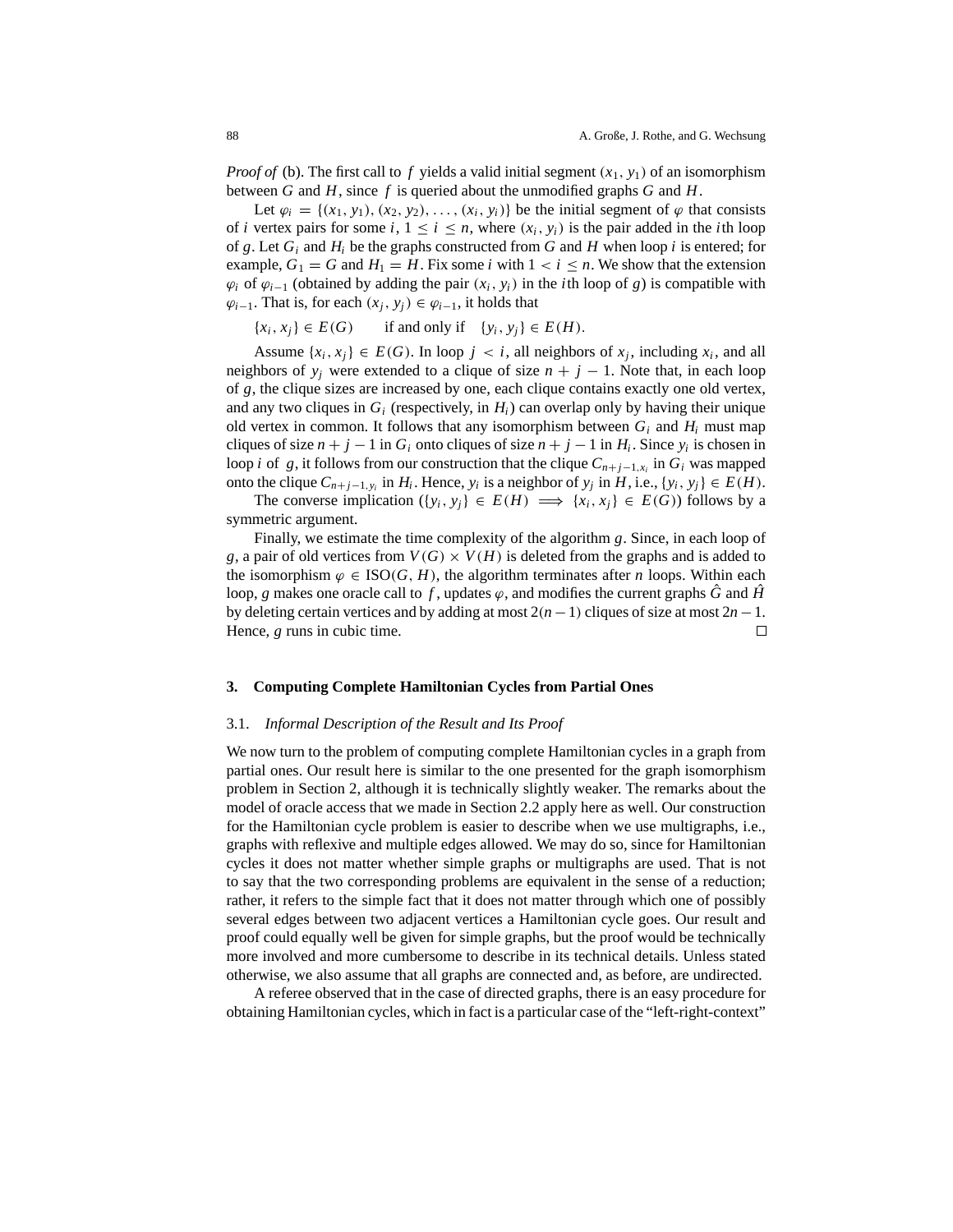idea that we apply below to the case of undirected graphs. Following this referee's suggestion, we present this procedure for directed graphs here in order to motivate our solution for the undirected case. Suppose that the oracle outputs a directed edge  $(u, v)$ that is part of a Hamiltonian cycle of the given graph *G*. Then deleting this edge and all edges going out of *u* and all edges going into v and identifying *u* and v, we obtain a new graph *H* such that each Hamiltonian cycle in *H* can be extended to a Hamiltonian cycle of *G* that contains the edge (*u*, v). Hence, the Hamiltonian cycles in the new graph *H* are compatible with the edge  $(u, v)$ , and thus we may recurse to construct a complete Hamiltonian cycle of the given graph *G* in polynomial time.

Turning now to the case of undirected graphs, we informally describe how our procedure works. As in the preceding section, suppose we have a function oracle *f* that, given any multigraph *G* that contains a Hamiltonian cycle, returns an edge *e* that is part of a Hamiltonian cycle *c* of *G*. We want to reduce *G* by deleting *e* and identifying the two vertices incident to *e*, and then want to recursively apply *f* to this reduced graph, call it  $\hat{G}$ . However, this approach would destroy important information about  $e$ , namely the "left" and the "right" context of  $e$  in  $G$ . Thus, in the next recursion loop, the oracle might return an edge contained in a Hamiltonian cycle  $\hat{c}$  of  $\hat{G}$  that is not compatible with the previously chosen edge  $e$ , which means that adding  $e$  back to  $\tilde{G}$  does not necessarily imply that  $\hat{c}$  can be extended to a Hamiltonian cycle of  $G$ . To preclude cases like this, we require our oracle to return only edges contained in Hamiltonian cycles that are compatible with the left-right-context of the edges previously chosen. This additional requirement regarding *f* makes Theorem 3.2 somewhat weaker than Theorem 2.2.

First, we define what we mean by a left-right-context of (the edges of) *G*, and what we mean by Hamiltonian cycles being compatible (or consistent) with a left-right-context of *G*.

**Definition 3.1.** Let  $G = (V, E)$  be an undirected multigraph with *n* vertices.

- A *Hamiltonian cycle of G* is a sequence  $(v_1, v_2, \ldots, v_n)$  of pairwise distinct vertices from *V* such that  $\{v_n, v_1\} \in E$  and  $\{v_i, v_{i+1}\} \in E$  for each *i* with  $1 \le i \le n - 1$ .
- For any set *S*, let  $\mathfrak{P}(S)$  denote the power set of *S*. For any  $v \in V$ , let  $E(v)$  denote the set of edges in *E* incident to v.

A *left-right-context of G* is a function  $\pi : V \to \mathfrak{P}(E) \times \mathfrak{P}(E)$  satisfying that, for every  $v \in \text{domain}(\pi)$ , there exist sets  $L(v)$  and  $R(v)$  such that

- 1.  $\pi(v) = (L(v), R(v)),$
- 2.  $L(v) \cup R(v) \subseteq E(v)$ , and
- 3.  $L(v) \cap R(v) = \emptyset$ .
- We say that a Hamiltonian cycle *c* of *G* is *consistent with a left-right-context*  $\pi$ *of G* if and only if for every  $v \in \text{domain}(\pi)$ , *c* contains exactly one edge from  $L(v)$  and exactly one edge from  $R(v)$ , where  $\pi(v) = (L(v), R(v))$ .

# 3.2. *Formal Result and Proof*

We now state and prove our result formally.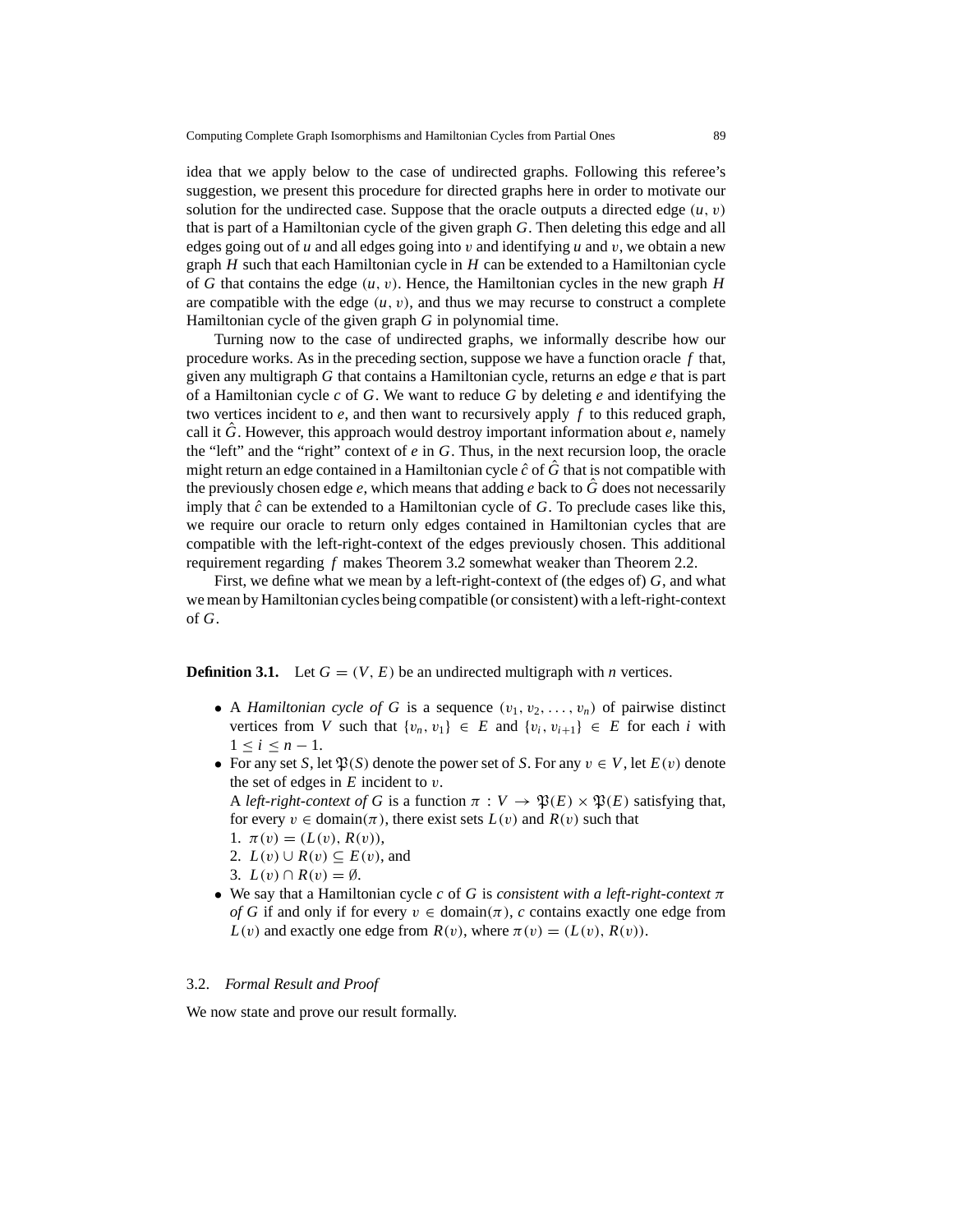**Theorem 3.2.** Let  $\hat{G}$  be any multigraph, and let  $\pi$  be any left-right-context of  $\hat{G}$ . *Suppose there exists a function oracle f that, given*  $(\hat{G}, \pi)$ *, outputs some edge e*  $\in$  $E(G)$  *such that some Hamiltonian cycle consistent with*  $\pi$  *contains e* (*provided*  $\tilde{G}$  *has a Hamiltonian cycle consistent with* π). *Then there is a recursive procedure g that*, *given any multigraph G that has a Hamiltonian cycle*, *uses the oracle f to construct a complete Hamiltonian cycle of G in polynomial time*.

*Proof*. Let *G* be any multigraph with *n* vertices that contains a Hamiltonian cycle. Let *f* be a function oracle as in the theorem.

In the procedure described below, whenever we identify two vertices *u* and v, deleting the edge(s) connecting  $u$  and  $v$ , we assume by convention that in the resulting graph the vertex  $u = v$  has two name tags, namely *u* and *v*. This convention simplifies the description of our construction and does no harm.

We now describe the procedure *g* on input *G*:

*Step* 0. Let  $G_0 = (V_0, E_0)$  be the given multigraph *G*, and let  $\pi_0$  be the nowhere defined function (on the domain  $V_0$ ). Set C to the empty set. Note that C will, eventually, contain the complete Hamiltonian cycle of *G* to be constructed.

*Step i*,  $1 \le i \le n - 1$ . Let  $G_{i-1} = (V_{i-1}, E_{i-1})$  be the multigraph and let  $\pi_{i-1}$ be the left-right-context of *Gi*<sup>−</sup><sup>1</sup> constructed in the previous step. Compute the edge  $e_i = f(G_{i-1}, \pi_{i-1})$  by querying the oracle, and add  $e_i$  to *C*. Let  $e_i = \{u_i, v_i\}$ . Consider the following three cases.

*Case* 1:  $e_i \cap \text{domain}(\pi_{i-1}) = \emptyset$ . Cancel  $e_i$  from  $G_{i-1}$ , and identify the vertices  $u_i$ and  $v_i$ . Call the resulting graph  $G_i = (V_i, E_i)$ . Define the left-right-context  $\pi_i : V_i \rightarrow$  $\mathfrak{P}(E_i) \times \mathfrak{P}(E_i)$  by domain $(\pi_i) = \text{domain}(\pi_{i-1}) \cup \{u_i\}$  and

$$
\pi_i(v) = \begin{cases} \pi_{i-1}(v) & \text{if } v \in \text{domain}(\pi_{i-1}), \\ (L_i(u_i), R_i(u_i)) & \text{if } v = u_i, \end{cases}
$$

where

• 
$$
L_i(u_i) = E_{i-1}(u_i) - \{e_i\}
$$
 and

•  $R_i(u_i) = \{ \{u_i, z\} \mid \{v_i, z\} \in E_{i-1} \land z \neq u_i \}.$ 

*Case* 2:  $e_i \cap \text{domain}(\pi_{i-1}) = \{x\}$  *for some vertex*  $x \in V_{i-1}$ . By our assumption that *f* returns only edges consistent with the given left-right-context, *ei* must belong to exactly one of  $L_{i-1}(x)$  or  $R_{i-1}(x)$ . Assume  $x = v_i$  and  $e_i \in L_{i-1}(x)$ ; the other cases—such as the case " $x = u_i$  and  $e_i \in R_{i-1}(x)$ "—can be treated analogously.

Cancel  $e_i$  from  $G_{i-1}$ , and identify the vertices  $u_i$  and  $v_i$ , which equals *x*. Call the resulting graph  $G_i = (V_i, E_i)$ . Define the left-right-context  $\pi_i : V_i \to \mathfrak{P}(E_i) \times \mathfrak{P}(E_i)$ by domain( $\pi$ <sup>*i*</sup>) = domain( $\pi$ <sup>*i*</sup>-1) and

$$
\pi_i(v) = \begin{cases} \pi_{i-1}(v) & \text{if } v \neq x, \\ (L_i(x), R_i(x)) & \text{if } v = x, \end{cases}
$$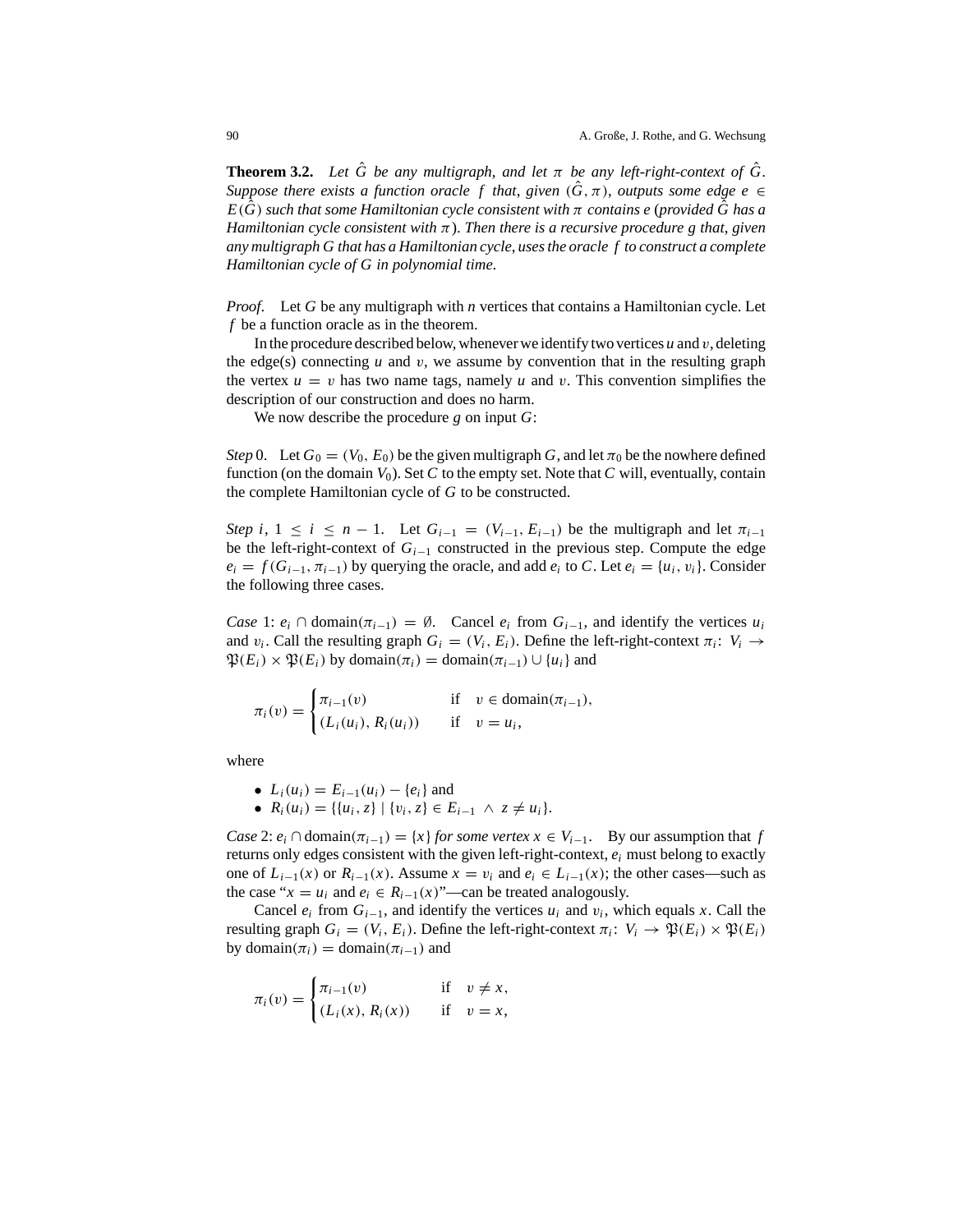where

• 
$$
L_i(x) = \{ \{x, z\} \mid \{u_i, z\} \in E_{i-1} \land z \neq v_i \}
$$
 and

•  $R_i(x) = R_{i-1}(x)$ .

*Case* 3:  $e_i \cap \text{domain}(\pi_{i-1}) = \{x, y\}$  *for two vertices*  $x, y \in V_{i-1}$  *with*  $x \neq y$ . It follows that  $e_i = \{x, y\}$  in this case. By our assumption that  $f$  returns only edges consistent with the given left-right-context,  $e_i$  must belong to exactly one of  $L_{i-1}(z)$  or  $R_{i-1}(z)$ , for both  $z = x$  and  $z = y$ . Assume  $e_i \in L_{i-1}(x) \cap R_{i-1}(y)$ ; the other cases can be treated analogously.

Cancel  $e_i$  from  $G_{i-1}$ , and identify the vertices x and y. Call the resulting graph  $G_i = (V_i, E_i)$ . Define the left-right-context  $\pi_i: V_i \to \mathfrak{P}(E_i) \times \mathfrak{P}(E_i)$  by domain $(\pi_i)$ domain( $\pi_{i-1}$ ) and

$$
\pi_i(v) = \begin{cases} \pi_{i-1}(v) & \text{if } v \neq x = y, \\ (L_i(y), R_i(y)) & \text{if } v = x = y, \end{cases}
$$

where

• 
$$
L_i(y) = L_{i-1}(y)
$$
 and

•  $R_i(y) = \{ \{y, z\} | \{x, z\} \in R_{i-1}(x) \}.$ 

*Step n*. Since in each of the *n* − 1 previous steps two vertices have been identified and one edge has been added to  $C$ , the graph  $G_{n-1}$  constructed in the previous step contains only one vertex, say *z*, having possibly multiple reflexive edges. Also, *C* contains *n* − 1 elements, and  $\pi_{n-1}$  is either of the form

• 
$$
\pi_{n-1} = (\emptyset, R_{n-1}(z))
$$
 or

$$
\bullet \ \pi_{n-1}=(L_{n-1}(z),\emptyset),
$$

where any edge in  $R_{n-1}(z)$  (respectively, in  $L_{n-1}(z)$ ) can be used to complete the Hamiltonian cycle constructed so far. Thus, we may choose any one edge from  $R_{n-1}(z)$  (respectively, from  $L_{n-1}(z)$ ) and add it to *C*.

This concludes the description of the procedure *g*. Note that *g* runs in polynomial time. To prove the correctness of the algorithm, note that, for each  $i \in \{1, 2, ..., n-2\}$ , and for each Hamiltonian cycle *c* of  $G_i$  consistent with  $\pi_i$ , it holds that inserting the edge *e<sub>i</sub>* into *c* yields a Hamiltonian cycle of  $G<sub>i-1</sub>$ , thus ensuring consistency of the overall construction.  $\Box$ 

#### **4. Conclusions and Future Work**

In this paper we studied an important property of NP problems: how to compute complete solutions from partial solutions. We in particular studied the graph isomorphism problem and the Hamiltonian cycle problem. We showed as Theorem 2.2 that computing even a single pair of vertices belonging to an isomorphism between two isomorphic graphs is as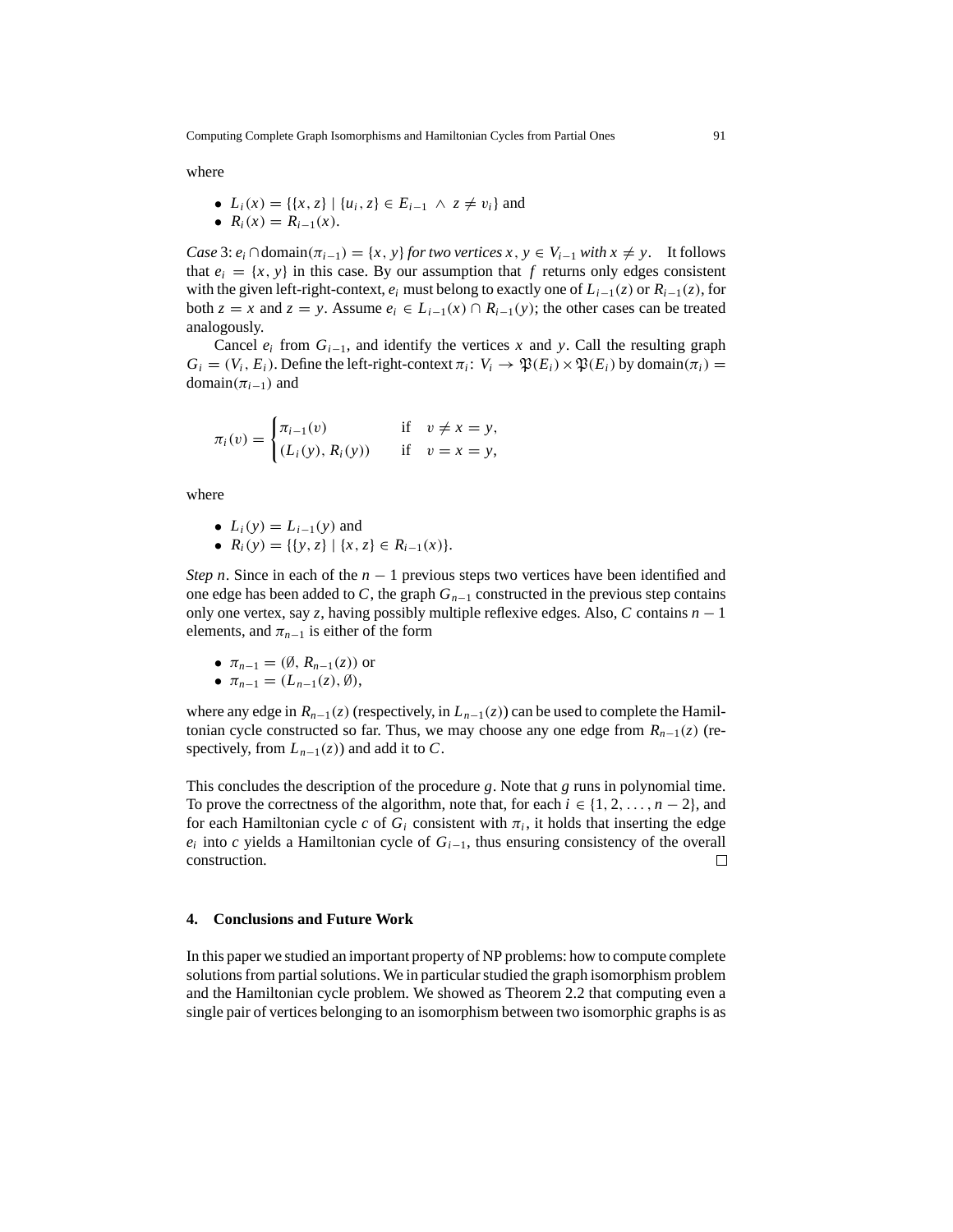hard as computing a complete isomorphism between the graphs. Theorem 2.2 optimally improves upon a result of Gál et al. [GHLP].

We propose to establish analogous results for NP problems other than the graph isomorphism problem. For example, Gál et al. [GHLP] investigated many more hard NP problems, and showed that computing partial solutions for them is as hard as computing complete solutions. However, their results are not known to be optimal, which leaves open the possibility of improvement. Relatedly, what impact does the self-reducibility of such problems have for reducing complete search to partial search?

We obtained as Theorem 3.2 a similar result about reducing complete search to partial search for the Hamiltonian cycle problem. However, this result appears to be slightly weaker than Theorem 2.2, since in Theorem 3.2 we require a stronger hypothesis about the function oracle used. Whether this stronger hypothesis in fact is necessary remains an open question. It would be interesting to know whether, also for the Hamiltonian cycle problem, one can prove a result as strong as Theorem 2.2. More precisely, is it possible to prove the same conclusion as in Theorem 3.2 when we are given a function oracle that is merely required to return any one edge of a Hamiltonian cycle of the given graph, without requiring in addition that the edge returned belong to a Hamiltonian cycle consistent with the edge's left-right-context?

## **Acknowledgment**

We are indebted to Edith and Lane A. Hemaspaandra for introducing us to this interesting topic and for stimulating discussions and comments. We acknowledge interesting discussions about graph theory with Haiko Müller. We thank the anonymous ICTCS '01 referees for their helpful and insightful comments on the paper, and we thank an anonymous *TOCS* referee for his or her very helpful and insightful comments and suggestions that improved the presentation of this paper. In particular, the discussion in Section 2.2 about the model of oracle access used was inspired by this referee's comments, and the solution for the Hamiltonian cycle problem for directed graphs that is given in Section 3.1 is due to this referee.

#### **References**

- [GHLP] A. G´al, S. Halevi, R. Lipton, and E. Petrank. Computing from partial solutions. In *Proceedings of the* 14*th Annual IEEE Conference on Computational Complexity*, pages 34–45. IEEE Computer Society Press, Los Alamitos, CA, May 1999.
	- [GJ] M. Garey and D. Johnson.*Computers and Intractability*: *A Guide to the Theory of NP-Completeness*. Freeman, San Francisco, CA, 1979.
- [GRW] A. Große, J. Rothe, and G. Wechsung. Relating partial and complete solutions and the complexity of computing smallest solutions. In *Proceedings of the Seventh Italian Conference on Theoretical Computer Science*, pages 339–356. Lecture Notes in Computer Science #2202, Springer-Verlag, Berlin, October 2001.
- [HNOS] E. Hemaspaandra, A. Naik, M. Ogihara, and A. Selman. P-selective sets and reducing search to decision vs. self-reducibility. *Journal of Computer and System Sciences*, 53(2):194–209, 1996.
	- [JY] D. Joseph and P. Young. Self-reducibility: effects of internal structure on computational complexity. In A. Selman, editor, *Complexity Theory Retrospective*, pages 82–107. Springer-Verlag, New York, 1990.
	- [Ka] R. Karp. Reducibilities among combinatorial problems. In R. Miller and J. Thatcher, editors, *Complexity of Computer Computations*, pages 85–103, 1972.